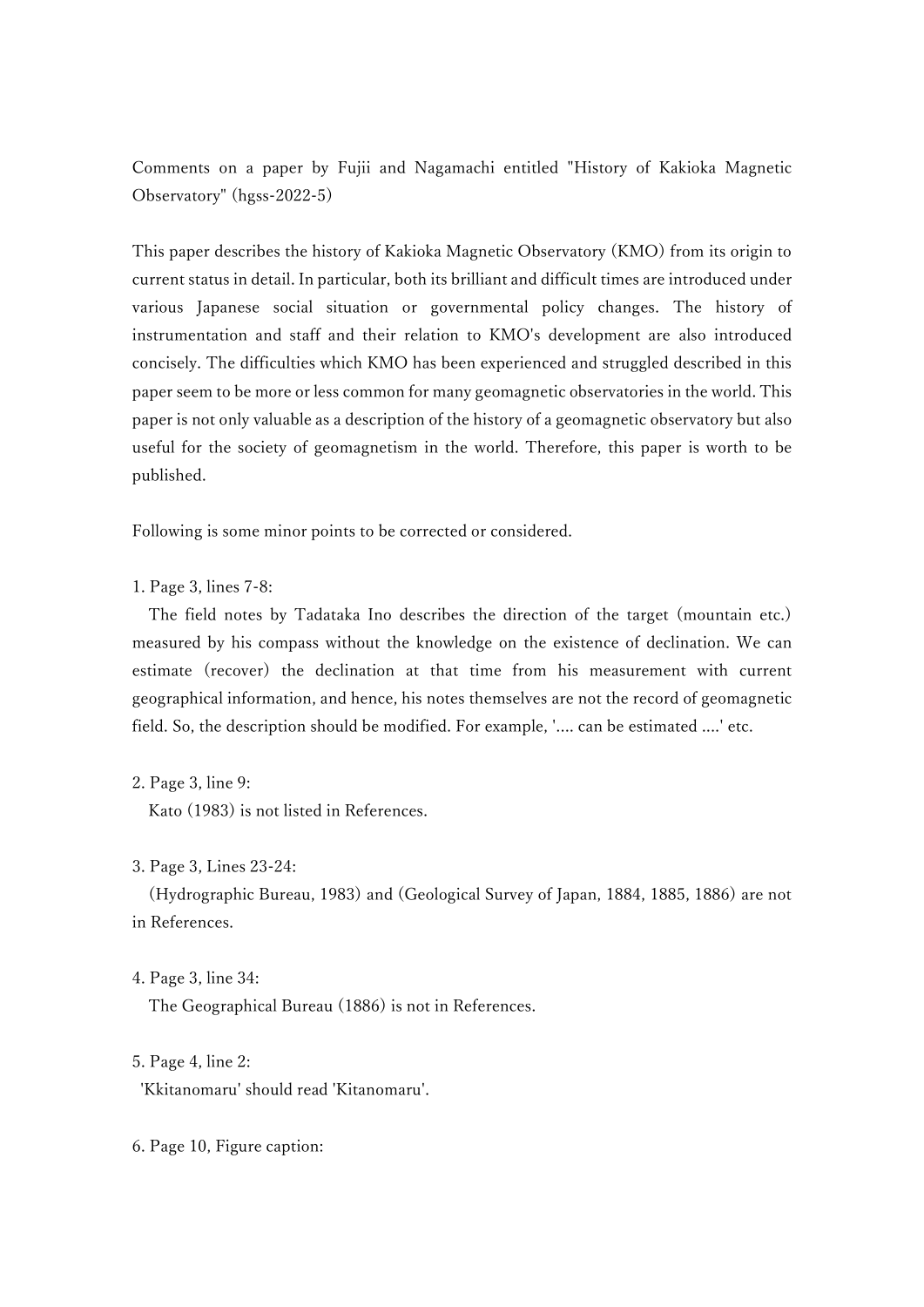(b) Wild-Edelmann theodolite and Wild-Edelmann earth inducer --- Which is theodolite and which is earth inducer?

7. Page 12 and page 14:

If possible, the year when these photos were taken should be given.

8. Page 29, line 17:

Japan Society for the Promotion of Science (1951)

-- Which is correct, 1951 or 1950? In the References, it is 1950.

9. Page 40, Line 34:

'International Magnetosphere Study' should be 'International Magnetospheric Study'.

10. Page 43, line 11:

The URL where we can read 'Gijyutsu Houkoku' or 'Memoir of Kakioka Magnetic Observatory' should be indicated.

11. Page 45, line 7:

Kuwashima, 2012 is not listed in References.

12. Page 45, line 7:

'was determined' should be 'decided'?

13. Page 53, line 14:

The derivation of the Dst index at WDC for Geomagnetism, Kyoto started in 1986 (not 1973).

14. Page 54, line 11:

 The former English name of SGEPSS is 'Society of Terrestrial Magnetism and Geoelectricity of Japan'.

15. Page 56, line 9: (Wakabayashi, 2019) is not in References.

16. Page 59, line 16: (Okada et al., 2005) is not in References.